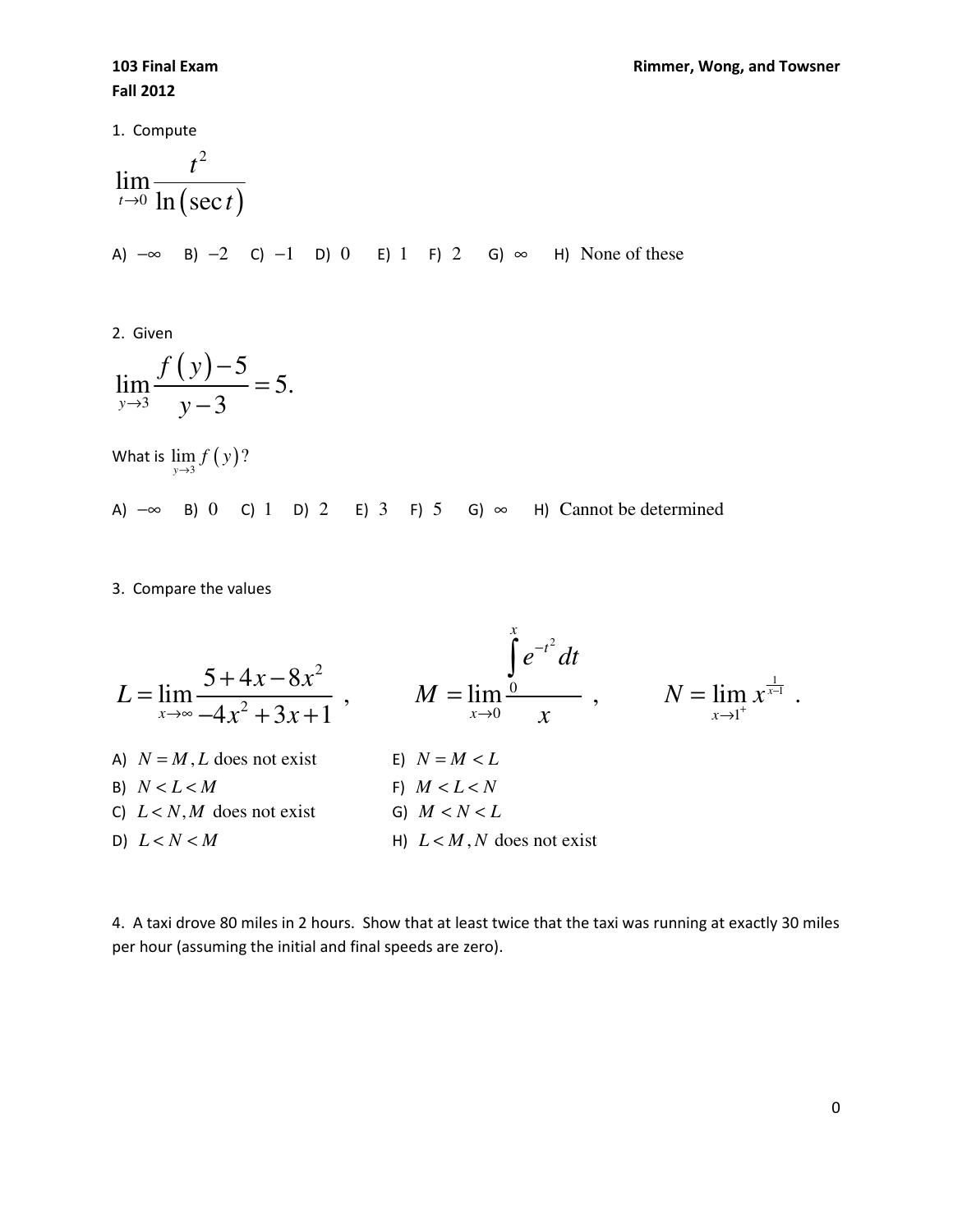5. For what *x* value(s) is the following function NOT continuous?

$$
f(x) = \begin{cases} 0 & \text{if } x \le -1 \\ \ln(1+x) & \text{if } -1 < x \le 0 \\ x^2 \cos(\frac{1}{x}) & \text{if } x > 0 \end{cases}
$$
  
\nA) -1  
\nB) 0  
\nC) 1  
\nD) -1 and 0  
\nE) 0 and 1  
\nF) -1 and 1  
\nG) -1, 0, and 1  
\nH) f is continuous everywhere

6. You have fallen off a boat into a river. Your car, with a change of clothes, is parked on the side of the river. You would like to get there as quickly as possible so you can change into dry clothes.

 The river bank is 8 miles away from you at the nearest spot, and your car is 4 miles away from that down the river bank.

You can swim at a rate of 1 mile/hour, and you can walk on land at a rate of  $\sqrt{17}$  miles/hour. Your fastest route is to swim to some point on the edge of the river bank and then walk the rest of the way.

 How far away from the car (the value of *x* in the picture below) should you reach the river bank so that you can get to the car as quickly as possible? (Remember that the time it takes to travel a distance

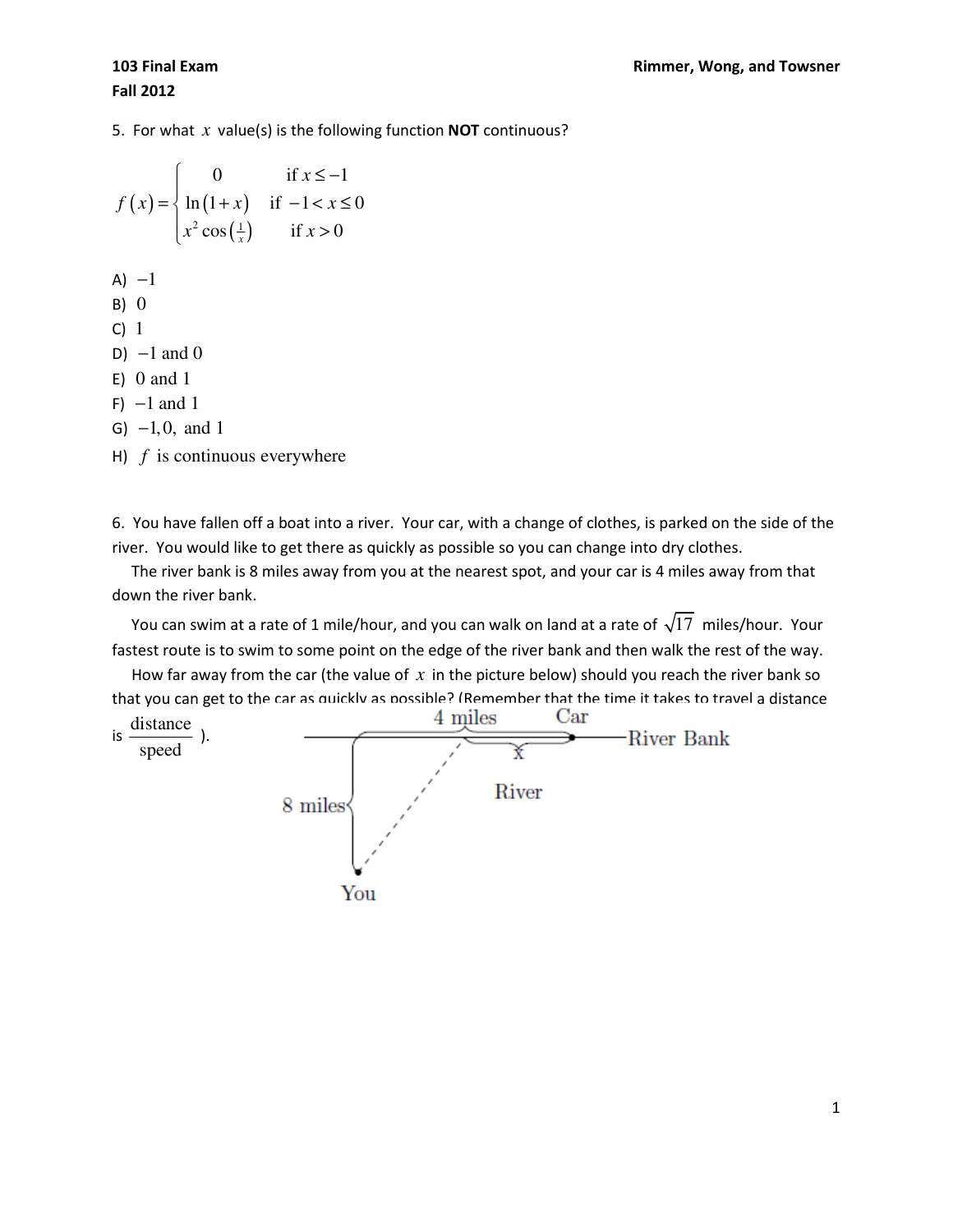7. Some values of the functions  $f$  and  $g$  are given in the table below.

| f(x) | $f'(x)$ $ g(x) $ | g'(x) |
|------|------------------|-------|
|      |                  |       |
|      |                  |       |

If  $h(x) = f(1-x) g(1+x)$  what is  $h'(1)$ ?

A) −6 B) −3 C) −2 D) −1 E) 0 F) 1 G) 2 H) 6

8. The curves (i), (ii), and (iii) in the graph below are the graphs of a function *f* and its first and second derivatives. Which curve is  $f$ , which is  $f'$ , and which is  $f''$ ? Explain.



A) (i) *f* (ii) *f* ′ (iii) *f* ′′ B) (i) *f* (ii) *f* ′′ (iii) *f* ′ C) (i)  $f'$  (ii)  $f$  (iii)  $f''$ D) (i)  $f'$  (ii)  $f''$  (iii)  $f$ E) (i)  $f''$  (ii)  $f$  (iii)  $f'$ F) (i)  $f''$  (ii)  $f'$  (iii)  $f$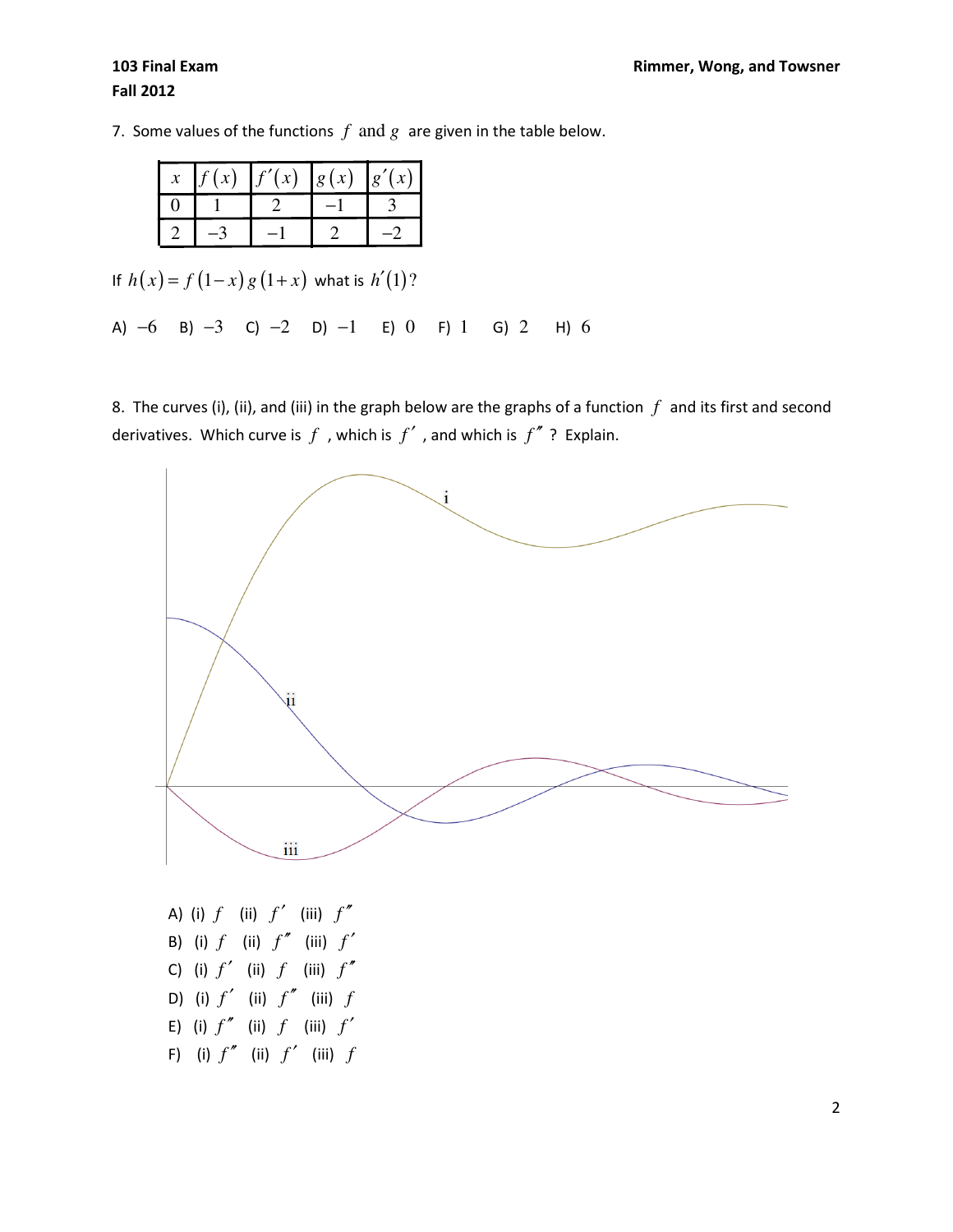9. Let

$$
f(x) = \sin^{-1} (2e^{x})
$$
  
\nWhat is  $f'(\ln(\frac{3}{10}))$ ?  
\nA) 0 B)  $\frac{3}{16}$  C)  $\frac{1}{4}$  D)  $\frac{1}{2}$  E)  $\frac{3}{4}$  F)  $\frac{13}{16}$  G) 1 H)  $\frac{1}{e}$ 

## 10. A curve is given implicitly by the equation

 $x^2 - y^2 = x^2y$ .

What is the tangent line to the curve at the point  $\left(\frac{\sqrt{2}}{2}, \frac{1}{2}\right)$  $2^{\prime}2$  $\left(\frac{\sqrt{2}}{2},\frac{1}{2}\right)$  $\begin{pmatrix} 2 & 2 \end{pmatrix}$ ?

A) 
$$
y - \frac{1}{2} = \frac{\sqrt{2}}{2} \left( x - \frac{\sqrt{2}}{2} \right)
$$
  
\nB)  $y - \frac{1}{2} = \frac{\sqrt{2}}{3} \left( x - \frac{\sqrt{2}}{2} \right)$   
\nC)  $y - \frac{1}{2} = \sqrt{2} \left( x - \frac{\sqrt{2}}{2} \right)$   
\nD)  $y - \frac{1}{2} = 2 \left( x - \frac{\sqrt{2}}{2} \right)$   
\nE)  $y - \frac{\sqrt{2}}{2} = \sqrt{2} \left( x - \frac{1}{2} \right)$   
\nE)  $y - \frac{\sqrt{2}}{2} = 2 \left( x - \frac{1}{2} \right)$   
\nE)  $y - \frac{\sqrt{2}}{2} = 2 \left( x - \frac{1}{2} \right)$   
\nE)  $y - \frac{\sqrt{2}}{2} = 2 \left( x - \frac{1}{2} \right)$ 

11. Evaluate  
\n
$$
\int_{1}^{e^{3}} \frac{\ln \sqrt{x}}{x} dx
$$
\nA)  $\frac{1}{2}$  B)  $\frac{3}{4}$  C)  $\frac{5}{4}$  D)  $\frac{3}{2}$  E)  $\frac{9}{4}$  F)  $\frac{7}{2}$  G)  $\frac{9}{2}$  H)  $\frac{11}{2}$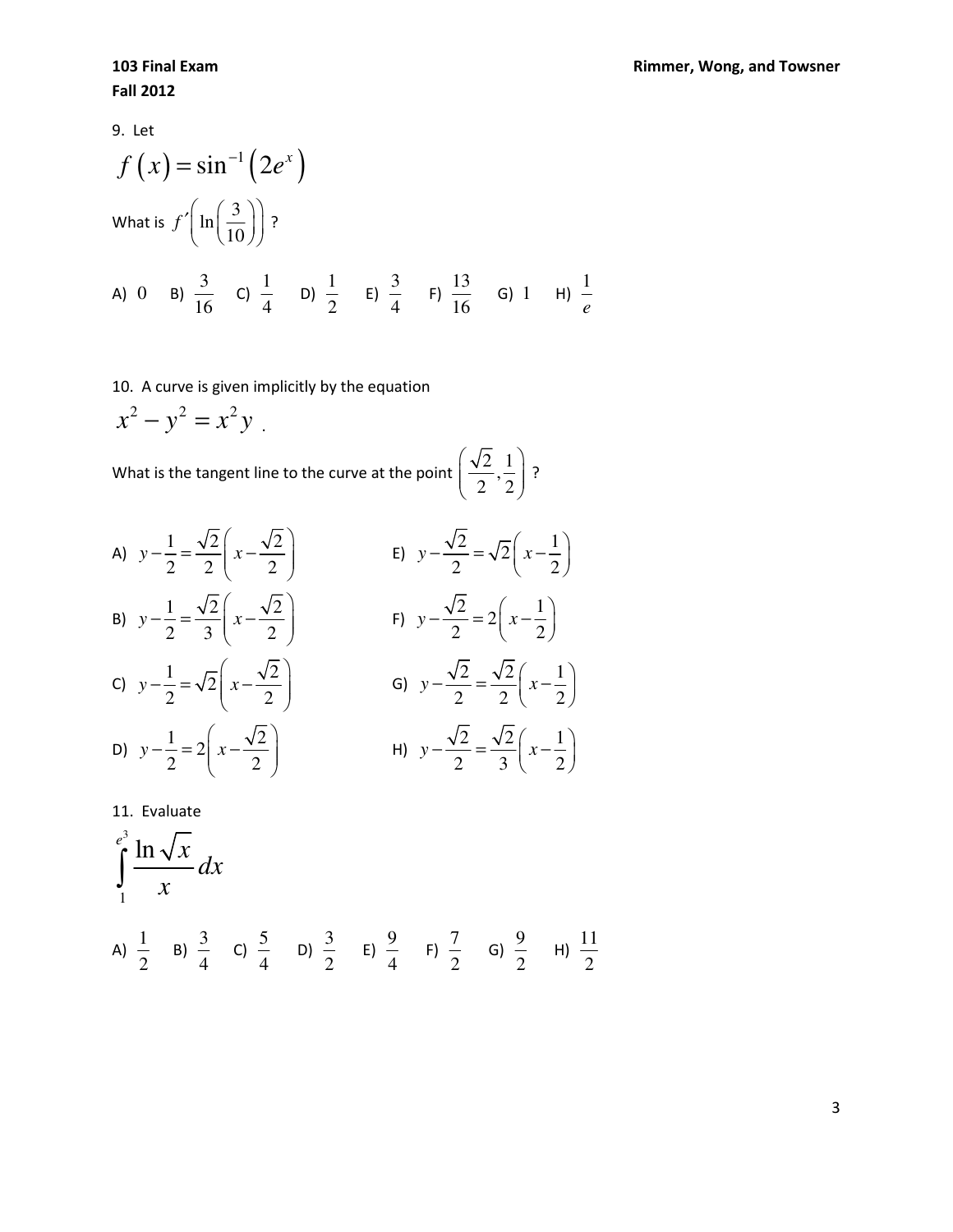## Fall 2012

12. Find the area of the shaded region. Hint:  $\sin 2x = 2 \sin x \cos x$ 



A) 
$$
\frac{1}{6}
$$
 B)  $\frac{1}{5}$  C)  $\frac{1}{4}$  D)  $\frac{1}{3}$  E)  $\frac{1}{2}$  F)  $\frac{3}{5}$  G)  $\frac{3}{4}$  H) 1

13. Evaluate  
\n
$$
\frac{1}{2^9} \int_{0}^{64} \left(4\sqrt[3]{x} - \sqrt{x}\right) dx
$$
\nA)  $\frac{1}{6}$  B)  $\frac{1}{4}$  C)  $\frac{2}{5}$  D)  $\frac{1}{3}$  E)  $\frac{1}{2}$  F)  $\frac{3}{4}$  G)  $\frac{5}{6}$  H) 1

14. Let  
\n
$$
f(x) = \begin{cases}\n12 - x^2 & \text{for } x \le 2 \\
x^3 & \text{for } x > 2\n\end{cases}
$$
\nCalculate  $\int_{-1}^{4} f(x) dx$   
\na) 144 b) 126 c) 93 d) 63 e) 30 f) 20 g) 5 h) 2

## 15. Find the area of the shaded region.

A) 
$$
\frac{62}{3}
$$
 B)  $\frac{68}{3}$  C)  $\frac{71}{3}$  D)  $\frac{74}{3}$   
\nE)  $\frac{82}{3}$  F)  $\frac{86}{3}$  G)  $\frac{95}{3}$  H)  $\frac{98}{3}$